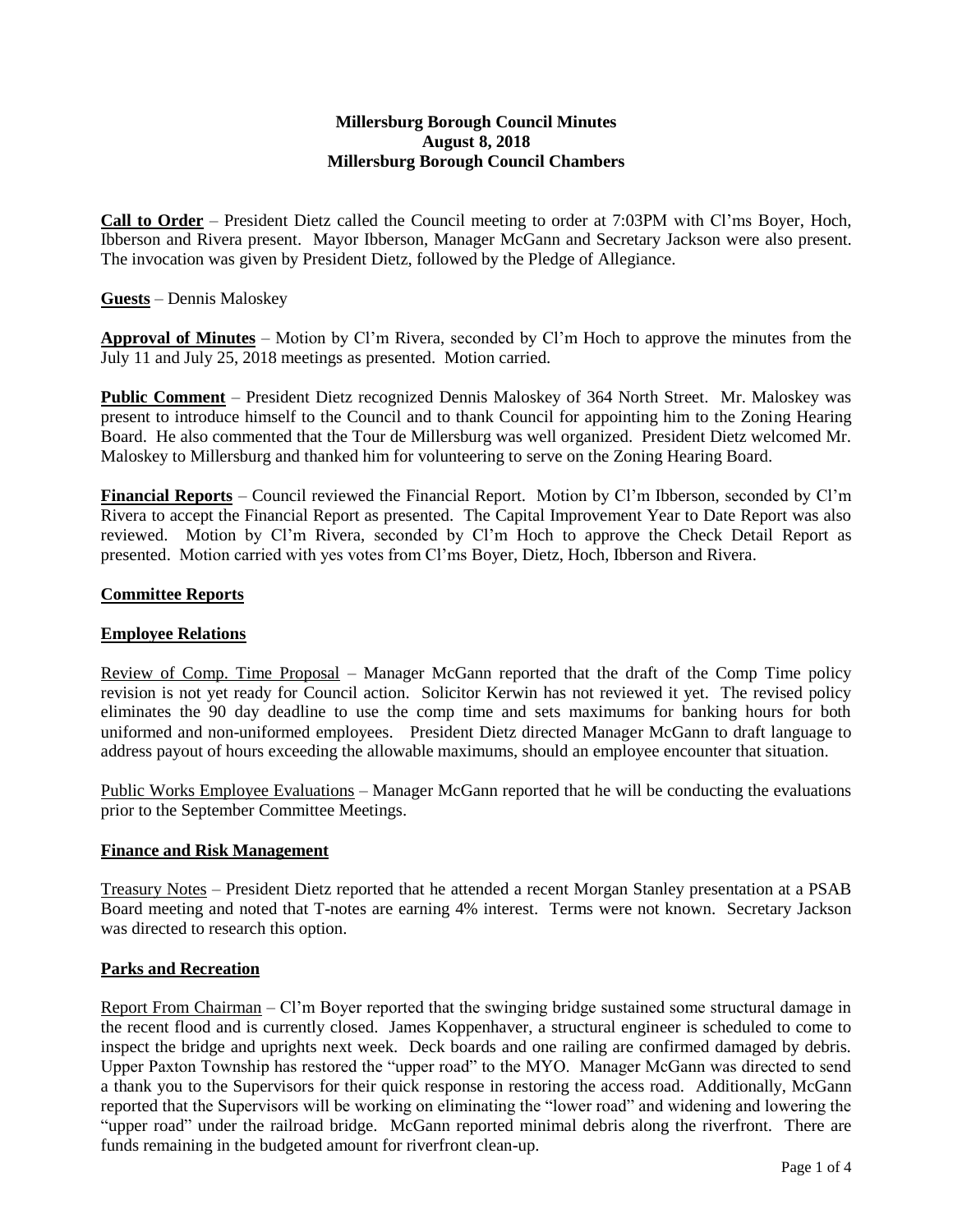Facility Use Agreement – Healthy Kids Running Series – The organization requests the use of MYO Park on Sundays from September 16 through October 14, from 4:00 to 6:00PM for the children's running program. The user fee would be waived. Manager McGann reported no conflict with either baseball or football. Motion by Cl'm Boyer, seconded by Cl'm Rivera to approve the agreement as presented and to waive the user fee. Motion carried.

# **Property**

Keystone Property Update – Cl'm Rivera reviewed Draft #5 of the proposed storage building. Recommendations were:

- Determine actual property lines, especially with reference to the retaining wall
- Clear vegetation from the lot
- Manager McGann to get a price from Borough engineer for a storm water management plan
- Get ideas for floor drains from Borough engineer
- Addition of a roof fan, to use in conjunction with exhaust fans

Tires for JD1050 Tractor – Manager McGann reported that a tire had to be patched today and the cost was \$126 at Lapp's Tire Service in Halifax. Lapp's has quoted \$1,313 for four new tires. Council directed that the mechanical condition and usefulness of the tractor needs to be determined first and directed McGann to get additional information compiled for budget time.

**Public Safety** – Cl'm Ibberson had nothing to report.

#### **Streets**

Parking Meter Discussion - Council discussed parking meter revenue going towards the General Fund and the need for an alternate source of income, should use of the meters be discontinued. Cl'm Hoch questioned the specified hours and days for meter operation and expressed that it does not seem to be conducive to shopping. Further, he expressed his dissatisfaction with the meters being used on largely residential blocks. President Dietz asked Cl'm Hoch to put a proposal together, with revised hours and days for Council consideration at the August Committee meeting.

Compact Car Ordinance – Both Cl'ms Hoch and Boyer reported that they received negative feedback on the recently adopted ordinance regarding compact car parking restrictions on Market Street. Mayor Ibberson also reported that the police have no way to enforce this ordinance, using current ticket stock.

Paving Projects – Cl'm Hoch questioned the North Street/Seal Street patching. Manager McGann reported that he is waiting for school buses to begin travelling that route before having any final work done. The main paving project will begin next week.

#### **Economic Development**

Viewing Party – Cl'm Dietz reported that viewing party was held at the Colonnade on July 30. Ten to fifteen people were in attendance to see the two programs featuring Millersburg.

Tasting Tour – The Rotary Club's Tasting Tour will be held on Saturday, August 11, from noon to 4:00PM.

Hershey/Harrisburg Regional Visitor's Bureau Membership – President Dietz recommended renewing our membership for 2019. The Borough's membership provides for Borough businesses to get a discount on their memberships, the Borough gets a landing page on HHRVB's website and the Borough's special events are listed on the community calendar. Motion by Cl'm Ibberson, seconded by Cl'm Rivera to renew the Borough's membership for 2019 for \$200. Motion carried with yes votes from Cl'ms Boyer, Dietz, Hoch,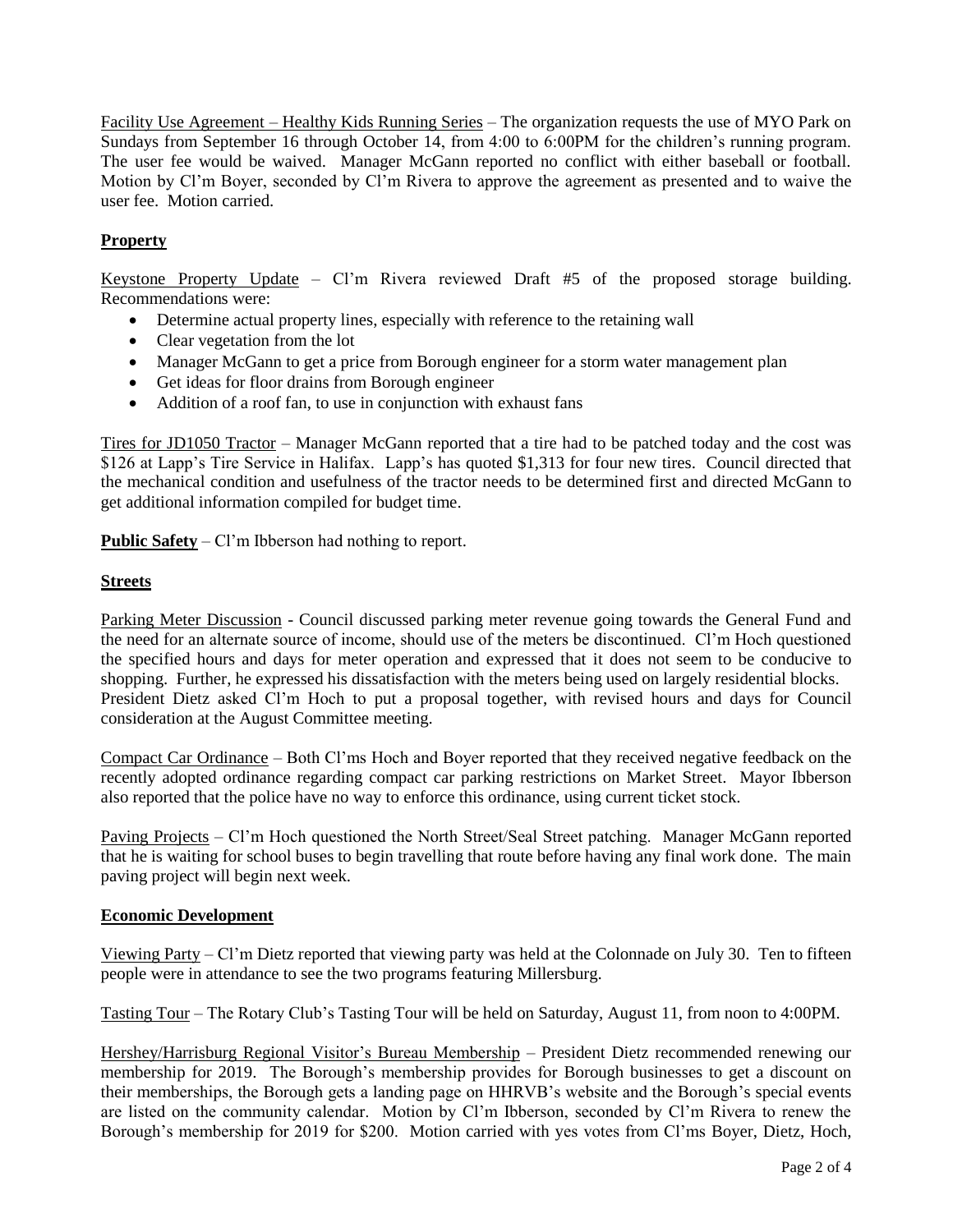Ibberson and Rivera. Manager McGann and Secretary Jackson were directed to create a listing of the publications and media outlets who post the information (i.e., HHRVB, Borough News, Where & When, RSVP.org, Patriot News).

**Mayor's Report –** The July Police Department statistical reports were provided to all Cl'ms. Mayor Ibberson had nothing further to report.

**Manager's Report** – Written report provided to all Cl'ms. McGann had nothing further to report.

### **Unfinished Business**

HRG Invoice – Council reviewed the latest invoice for work on the State Street Storm Sewer Relocation project. Motion by Cl'm Boyer, seconded by Cl'm Ibberson to forward the invoice for \$24,177.06 to Dauphin County for payment. Motion carried with yes votes from Cl'ms Boyer, Dietz, Hoch, Ibberson and Rivera.

#### **New Business**

Letter of Support – Rail Trail Project – Council reviewed a letter of support to be included with Dauphin County Park & Recreation Department's grant application for funding to extend the Lykens Valley Rail Trail between Elizabethville and Lykens. Motion by Cl'm Hoch, seconded by Cl'm Rivera to approve sending the letter. Motion carried.

Mayor Ibberson left the meeting.

Resolution No. 18-16 School District Gaming Grant – This resolution states the Borough's intent to serve as a co-applicant for the School District's gaming grant application for funding for ADA upgrades and installation of security doors. Motion by Cl'm Ibberson, seconded by Cl'm Boyer to approve Borough Resolution No. 18-16. Motion carried.

Shared Services Agreement – Manager McGann reported that this is not yet ready for Council action, but shared the draft agreement with Council. The intent of the agreement among the Borough, Millersburg Area Authority and Upper Paxton Township, is to state that each party has its own workers compensation insurance and would use that insurance if one of their employees were injured while on a job for one of the other parties. When finalized, the draft agreement will need to be reviewed by Solicitor Kerwin and KMIT.

 $K2$  Consulting Services Invoice – Council reviewed the invoice for required archeological investigations performed as part of the MYO Park Renovation project. Motion by Cl'm Rivera, seconded by Cl'm Hoch to pay \$6,570 to K2 Consulting from the MYO Park Renovations grant account. Motion carried with yes votes from Cl'ms Boyer, Dietz, Hoch, Ibberson and Rivera.

#### **New Business**

Council Vacancy- Nicole Hooper of 306 Pine Street submitted a resume for Council review. Dennis Maloskey also indicated his interest but does not fulfill the residency requirement. Cl'm Boyer nominated Nicole Hooper. Motion by Cl Ibberson, seconded by Cl'm Hoch to close nominations. Motion carried and President Dietz declared the vacancy filled by Nicole Hooper. Cl'm Boyer then left the meeting.

**Communications** – All communications were made available to Cl'ms. There was nothing requiring Council action.